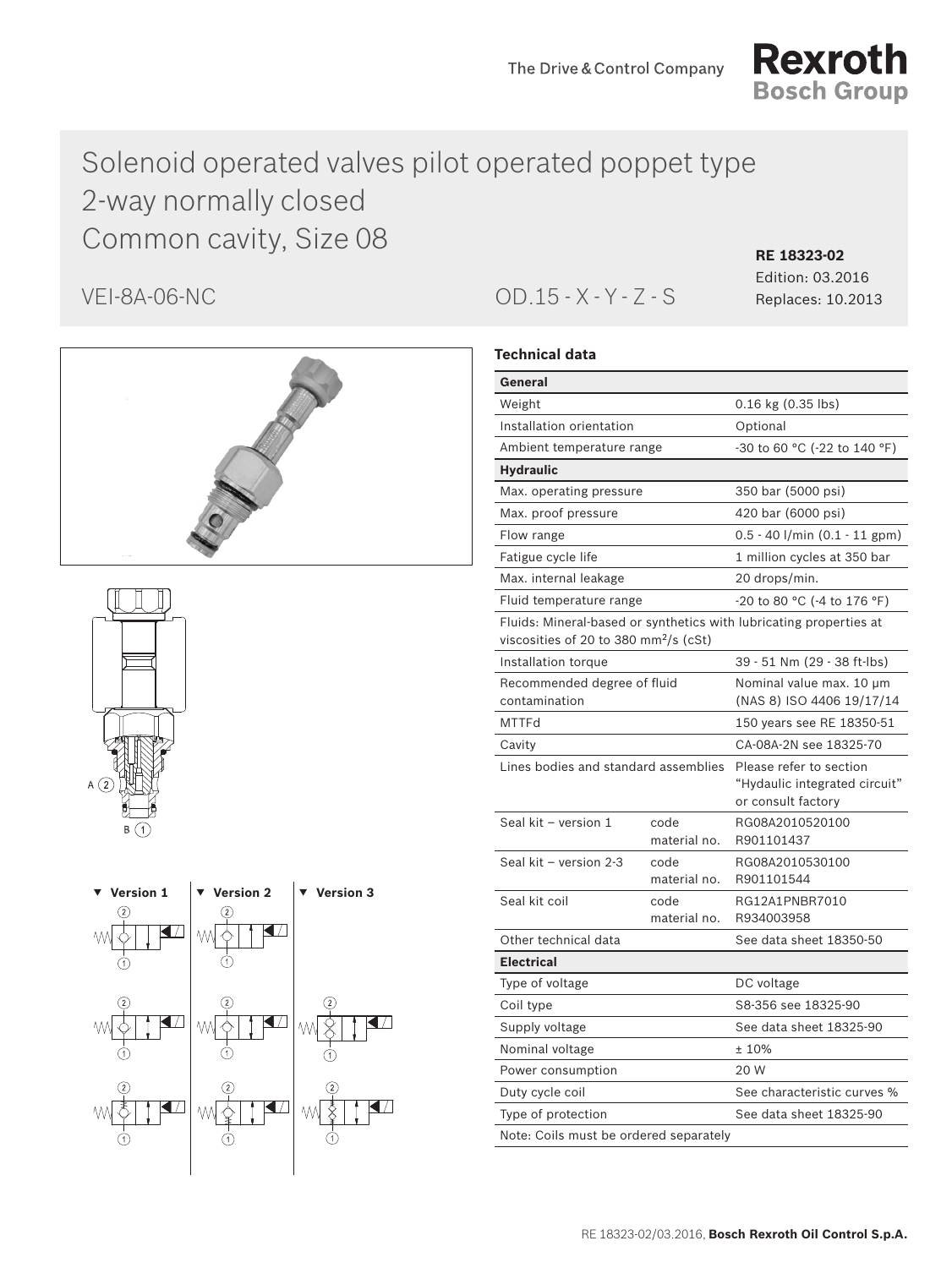# **Ordering code**



| <b>Type</b>    | <b>Material number</b> | <b>Type</b>    | <b>Material number</b> |
|----------------|------------------------|----------------|------------------------|
| OD1501183AS000 | R901091096             | OD1505183DS000 | R901087979             |
| OD1501183DS000 | R901091101             | OD1509183AS000 | R901091150             |
| OD1503183AS000 | R934000779             | OD1509183DS000 | R901091151             |
| OD1503183AS800 | R934003063             | OD1531183AS000 | R901082015             |
| OD1503183DS000 | R901091112             | OD1531183AS800 | R934000104             |
| OD1503183DS800 | R934003064             | OD1531183DS000 | R901091164             |
| OD1505183AS000 | R901083058             |                |                        |
| OD1505183AS800 | R934003080             |                |                        |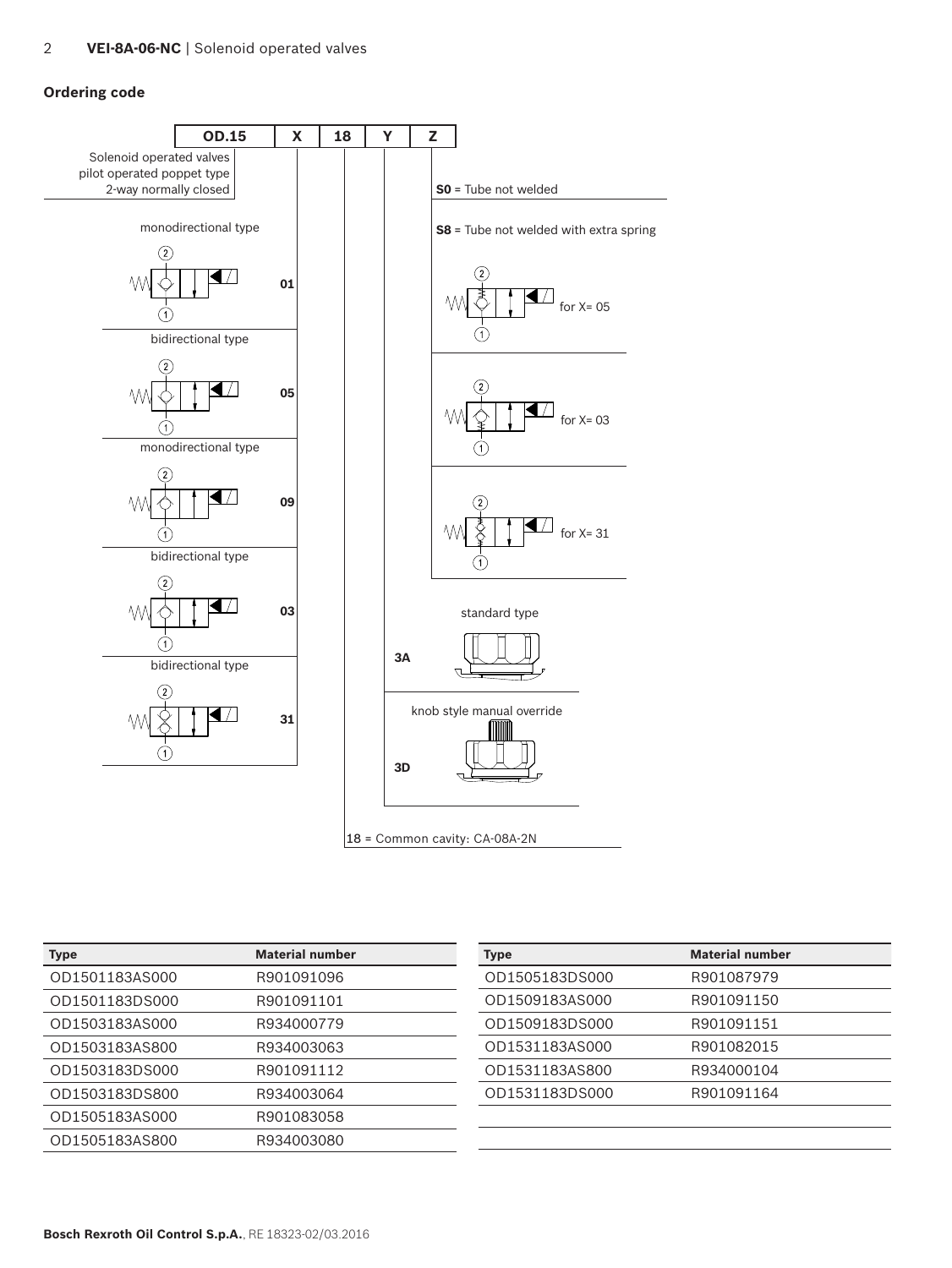## **Characteristic curves**